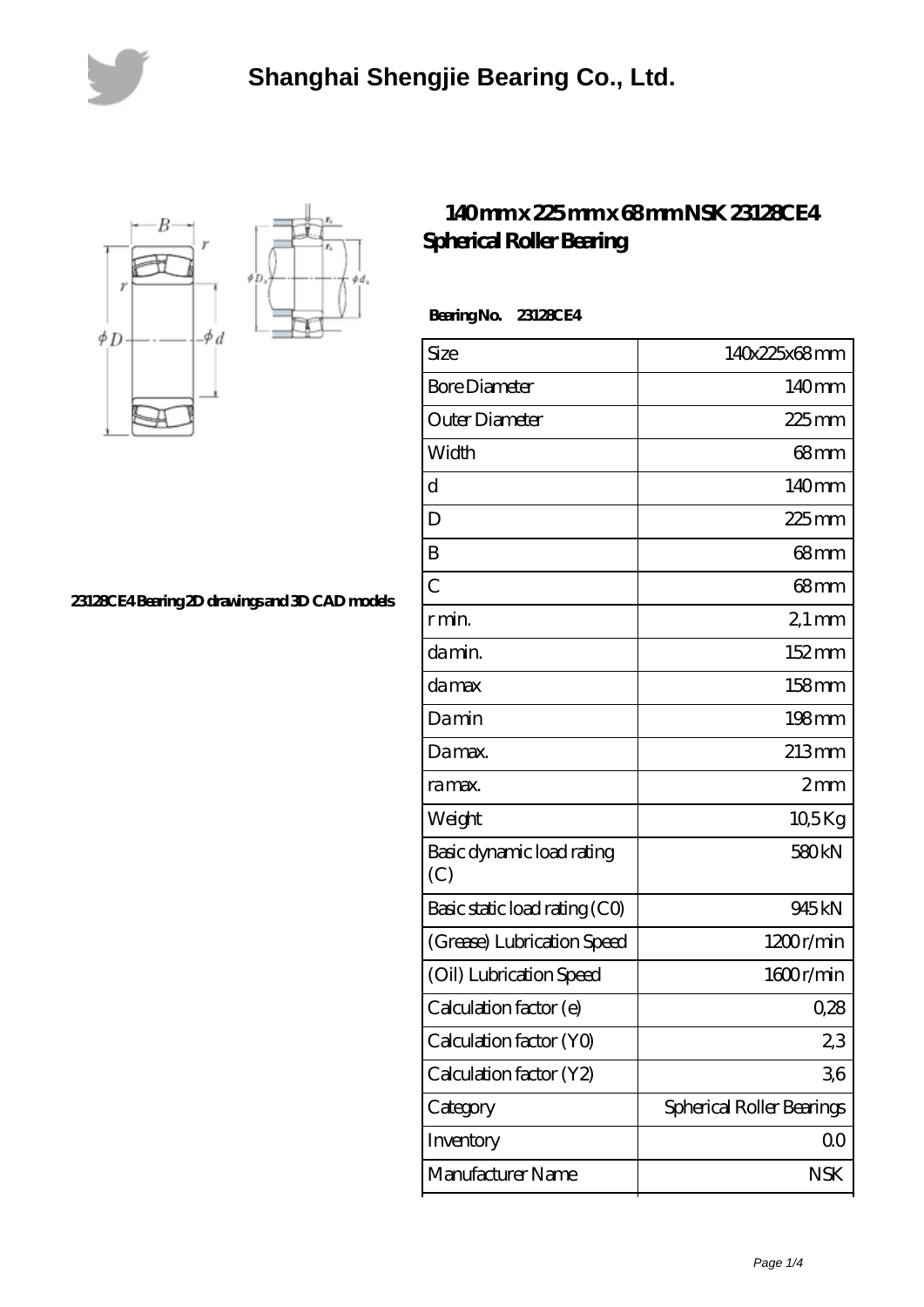

## **[Shanghai Shengjie Bearing Co., Ltd.](https://lemeritagerestaurant.com)**

| N/A                                                                                                                                                                                                          |
|--------------------------------------------------------------------------------------------------------------------------------------------------------------------------------------------------------------|
| 1054                                                                                                                                                                                                         |
| BO4311                                                                                                                                                                                                       |
| CO-Medium                                                                                                                                                                                                    |
| Shaft Mount                                                                                                                                                                                                  |
| Spherical Roller Bearing                                                                                                                                                                                     |
| Straight                                                                                                                                                                                                     |
| Steel                                                                                                                                                                                                        |
| Open                                                                                                                                                                                                         |
| Double Row                                                                                                                                                                                                   |
| Yes                                                                                                                                                                                                          |
| Not Applicable                                                                                                                                                                                               |
| Metric                                                                                                                                                                                                       |
| 140MM Straight Bore;<br>225MM Outside Diameter:<br>68MM Width; CO-Medium<br>Clearance; Shaft Mount;<br>Double Row of Spherical<br>Roller Bearings; Steel Cage<br>Material; Open Enclosure;<br>Relubricatable |
| Spherical Roller Bearing                                                                                                                                                                                     |
| 31171510                                                                                                                                                                                                     |
| 84823080                                                                                                                                                                                                     |
| Bearing                                                                                                                                                                                                      |
| Spherical                                                                                                                                                                                                    |
| http://www.nskamericas.co<br>m                                                                                                                                                                               |
| 23128CE4                                                                                                                                                                                                     |
| 10.54                                                                                                                                                                                                        |
| 8858Inch   225 Millimeter                                                                                                                                                                                    |
| 2677 Inch   68 Millimeter                                                                                                                                                                                    |
| 5512Inch   140Millimeter                                                                                                                                                                                     |
| Not Applicable Inch   Not<br>Applicable Millimeter                                                                                                                                                           |
|                                                                                                                                                                                                              |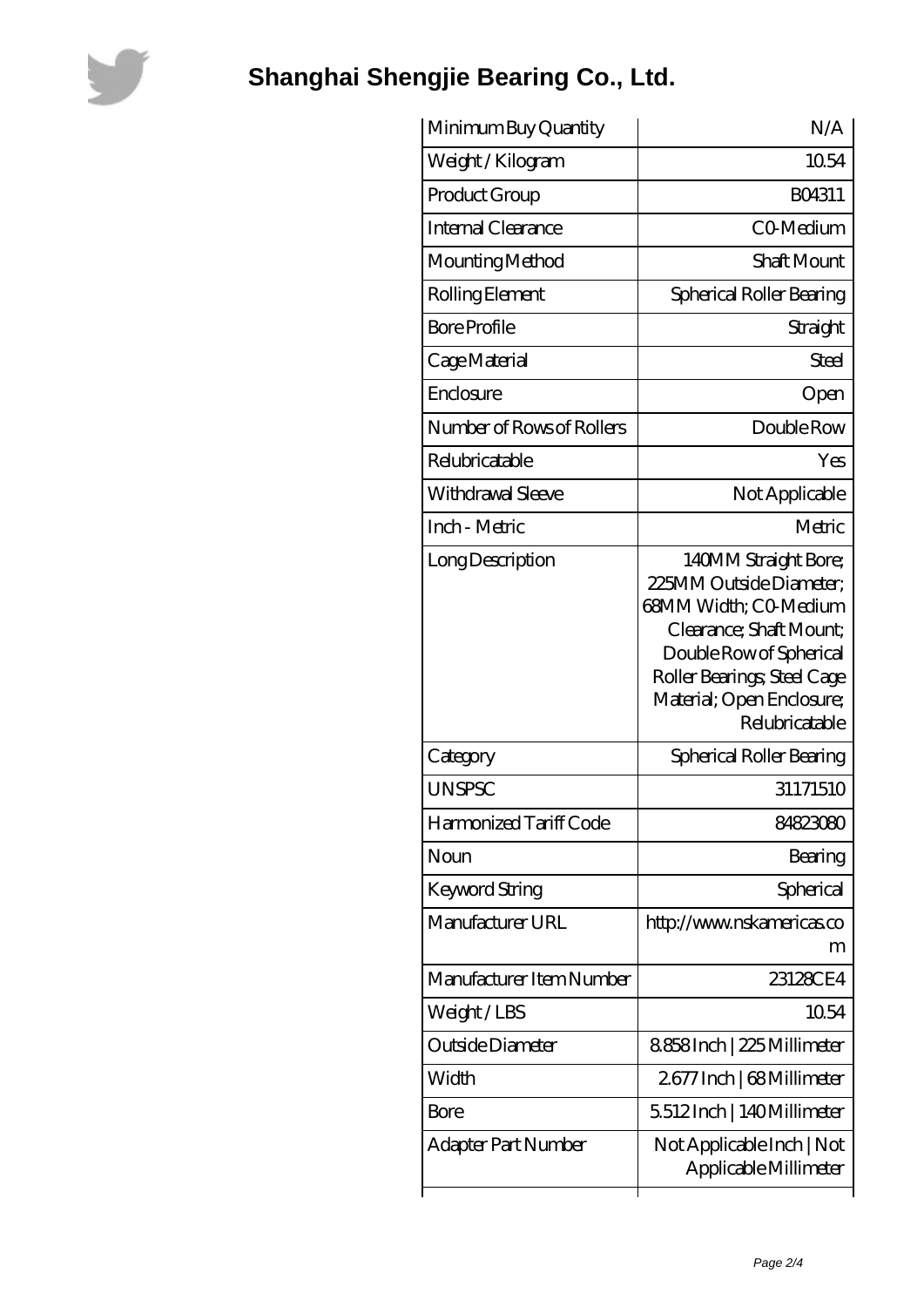

## **[Shanghai Shengjie Bearing Co., Ltd.](https://lemeritagerestaurant.com)**

| bore diameter:         | 140mm                    |
|------------------------|--------------------------|
| outer ring type:       | Not Split                |
| outside diameter:      | $225$ mm                 |
| internal clearance:    | CO                       |
| overall width:         | 68mm                     |
| lubrication hole type: | Oil Grooves And Holes In |
|                        | <b>Outer Ring</b>        |
| bore type:             | Straight                 |
| cage material:         | <b>Bronze</b>            |
| Y3                     | 24                       |
| hidYobi                | 23128CE4                 |
| LangID                 | 1                        |
| Y1                     | 24                       |
| D                      | 225                      |
| Y <sub>2</sub>         | 36                       |
| Macharpm               | $\overline{0}$           |
| $B_{-}$                | 68                       |
| damin                  | 152                      |
| hidTable               | ecat_NSSPHR              |
| Oil rpm                | 1600                     |
| Y <sub>O</sub>         | 23                       |
| mass                   | 105                      |
| GRS rpm                | 1200                     |
| ra                     | $\mathbf{z}$             |
| TSR rpm                | 2400                     |
| CO                     | 945                      |
| DE                     | 204406                   |
| X <sub>O</sub>         | 1                        |
| Prod_Type3             | SRB_CTB_CB               |
| X1                     | 1                        |
| X <sub>2</sub>         | 067                      |
| <b>SIR</b>             | 26                       |
| e                      | 0.28                     |